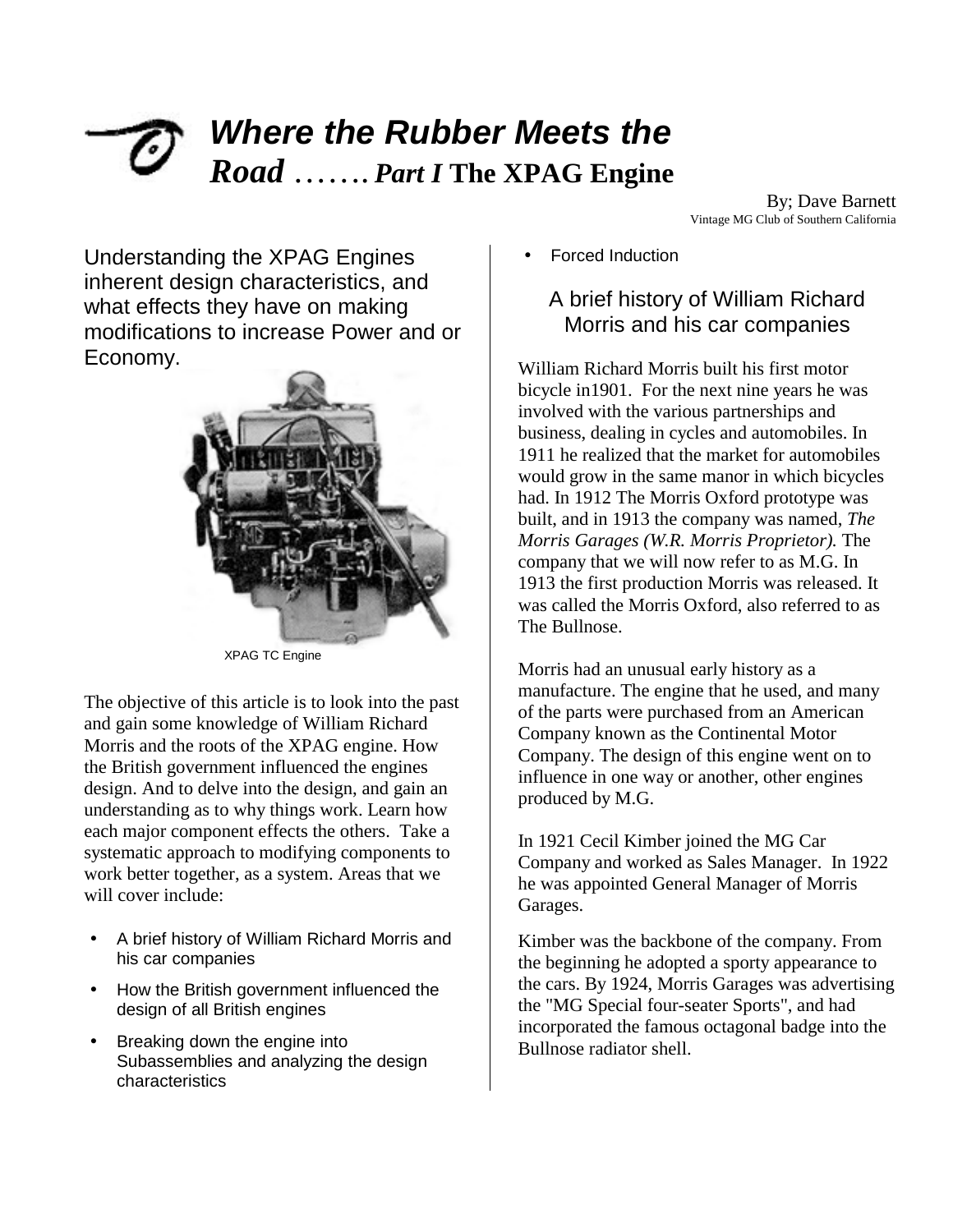

Old Number One

### How the British government influenced the design of all British engines

In 1921 The British government formed the Ministry of Transportation. During that same year they imposed a new tax, the "R.A.C. hp rating", also known as the Treasury Rating. This tax was in effect a tariff against American cars*. (According to R.I. Barraclough and P.L. Jennings in the new book "Oxford to Abingdon")* The customer was charged £1 for each R.A.C. hp.

I think that words of the late Cecil Cousins, that were presented at a special meeting with the New England MG 'T' Register in 1975 says it best; "…. You see, in those days we didn't sell engines by cubic capacity. We built engines on a cranky thing called RAC rating which didn't take in to consideration the cubic capacity of the engine. It was based, pure and simple, on the bore of the engine; hence, the fact that for years and donkey years, all the English motor trade suffered with great engines with tiny little bores and whacking great long stroke."

## Breaking down the engine into Subassemblies and analyzing the design characteristics

The roots of the XPAG date back to 1939 and the MG "TB" Midget. For all practical purposes, the engines are virtually the same. They are both OHV, pushrod operated. They share the same capacity, 1250cc, Bore, Stroke, Connecting rod

length, compression ratio, camshaft timing, brake horse power rating, and many other similarities. Although changes were made between 1939 and 1955. The inherent design characteristics of the engines were the same.



Late Model XPAG engine

The XPAG responds fairly well to supertuning. In modern day engines, it is easy to obtain between 1 to 1.5 horsepower per cubic inch, in a normally aspirated configuration. The 1250cc engine displaces 76.28 cubic inches (1250 x 0.0610239), and has a break horsepower rating of 57hp at 5500 rpm.

At 76 cubic inches, With the addition of an extractor exhaust manifold, free flowing exhaust system, and modified to meet the stage II configuration, as defined in the; "XPAG Engine Data Service Supertuning" by; W.K.F. Wood, Edited 11/98 by our own Jerry Austin. You could approach the 76hp rating. (If you do not have a copy, I suggest that you contact Jerry ASAP).

At first glance the XPAG engine seems like a rather simple device. A mixture of fuel and air is drawn into a closed chamber where it is ignited and burned to produce energy. In its simplest form the XPAG engine is nothing more than a pump. However, as we spend more time analyzing the engine, it becomes obvious that it is quite complex and offers and endless number of possibilities to increase power and efficiency.

There are three power variables that control horsepower; engine displacement (expressed as Cubic Centimeters, Liters and Cubic Inches), rpm and brake mean effective pressure or BMEP.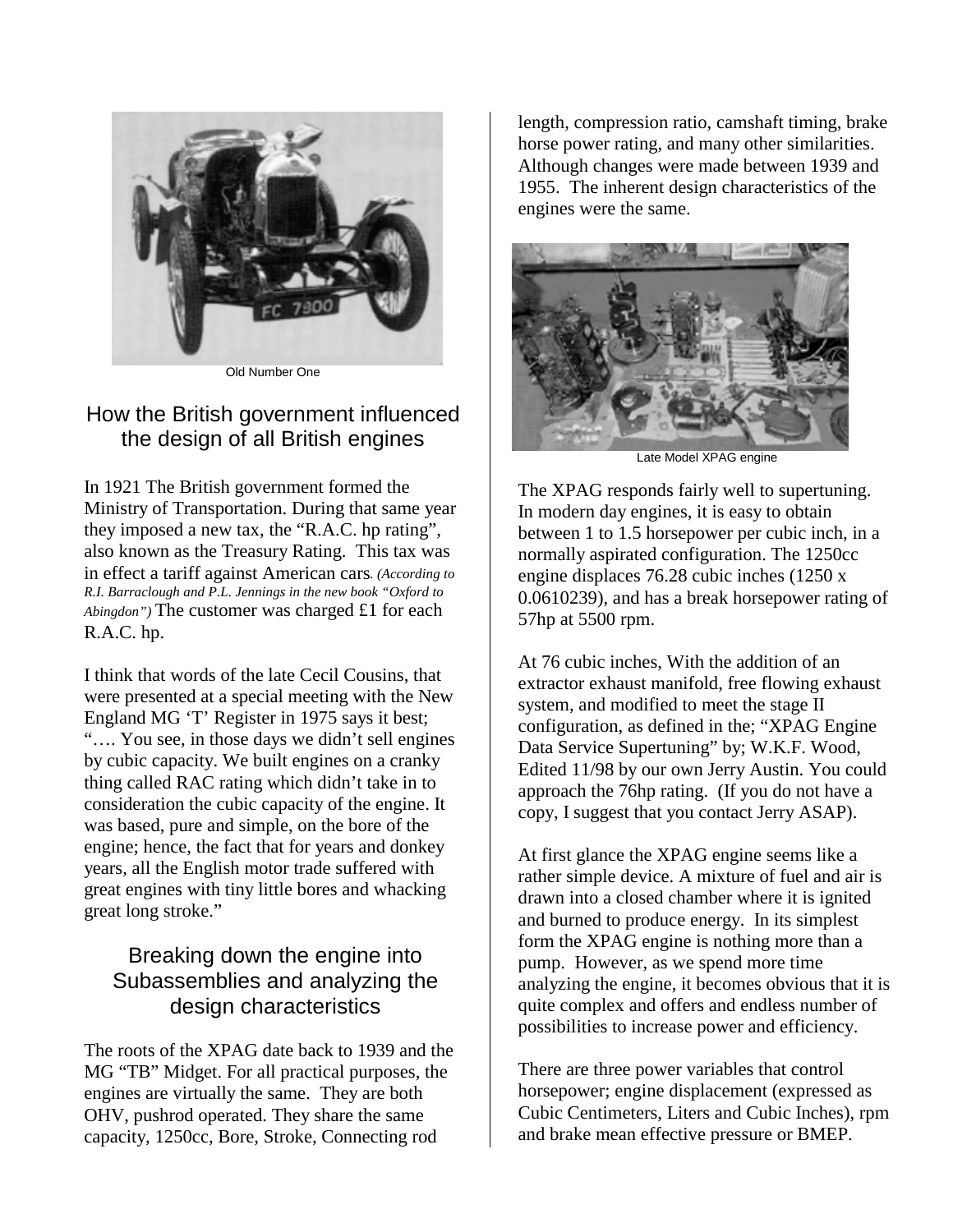First, if an engine that is bored to a larger capacity, it breathes in greater amounts of air/fuel mixture consequently it produces more power. Second revving the engine faster through higher rpm allows an engine to perform its power producing cycle more frequently, which produces more power. The last variable, BMEP, is more complex than the first two because it involves the following: the amount of air/fuel mixture filling the cylinder; the amount of mixture that is burned; and the amount of power that is lost to internal friction and heat. In simple terms BMEP means average effective combustion pressure.

These three power variables lead to five methods for increasing power. The first method is to increase the displacement with larger bore. Stroke length also effect's displacement but it is one of our fixed variables. Second is to rev the engine faster to take advantage of more power strokes in a given amount of time. Third is to fill the cylinders with more air/fuel mixture. The forth method is to enhance combustion efficiency by burning the greatest possible amount of air/fuel mixture. The last method is to minimize internal friction losses by using the correct parts and proper assembly techniques.

In order to ascertain specific information, I will be using data from the following sources for the analysis:

- Interviews with David Anton of Advanced Performance Technology.
- Internal Combustion Engine Simulation Software developed by Curtis Leaverton and published by Dynomation, Inc.
- Desk Top Dyno's by; Larry Atherton and Curtis Leverton.
- Auto Fundamentals by Stockel, Stockel, and Johnson.
- Rapid Line, Inc.
- The MG Workshop Manual From "M" Type to "T.F. 1500" by W.E. Blower".

In this section we will take a "bottom- up" approach to the dissection of the engine. Although most of the horsepower is made above the block

The XPAG has some unique characteristics relating to its bore and stroke and lost horsepower that may provide a better starting point. The assemblies we will study include the following:

- Block, Crank Rods and Pistons
- Camshafts, Cam Timing, and Valve Train
- Cylinder Head, Compression ratio, Intake Manifold, and Carburetors
- **Ignition System**
- Cooling System
- Exhaust System

#### Block, Crank, Rods and Pistons

The XPAG Block displaces 1250 cubic centimeters and has a stock bore diameter of 2.6181 inches. The block can be safely bored to 0.060 oversize giving a capacity of 1309 cc's. It is also possible to re-sleeve the block to 1466 cc's. The XPEG uses Siamese cylinders with no water jacket between the cylinders. The XPEG can be bored to 0.040 over size to increase the capacity to 1506 cc's.

The Crankshaft has a stroke length of 3.5433 inches. The crankshaft is one of the weak links in the chain of engine components. It has a propensity to crack and even break at the web between the front main and the first throw.

Why? I had suspected that this problem occurred because of crankshaft deflection. Each time the air/fuel mixture inside a cylinder is ignited, the combustion that results creates a torque spike (an extremely rapid rise in cylinder pressure). This pressure, applied to the top of the piston, becomes the force that is applied to the crankshaft through the connecting rod. Each torque spike is like a hammer blow. In fact, it hits with sufficient intensity that it not only causes the crankshaft to turn, it actually deflects or twists it. This twisting action, and the resulting rebound (as the crank arm snaps back in the opposite direction) is know as torsional vibration.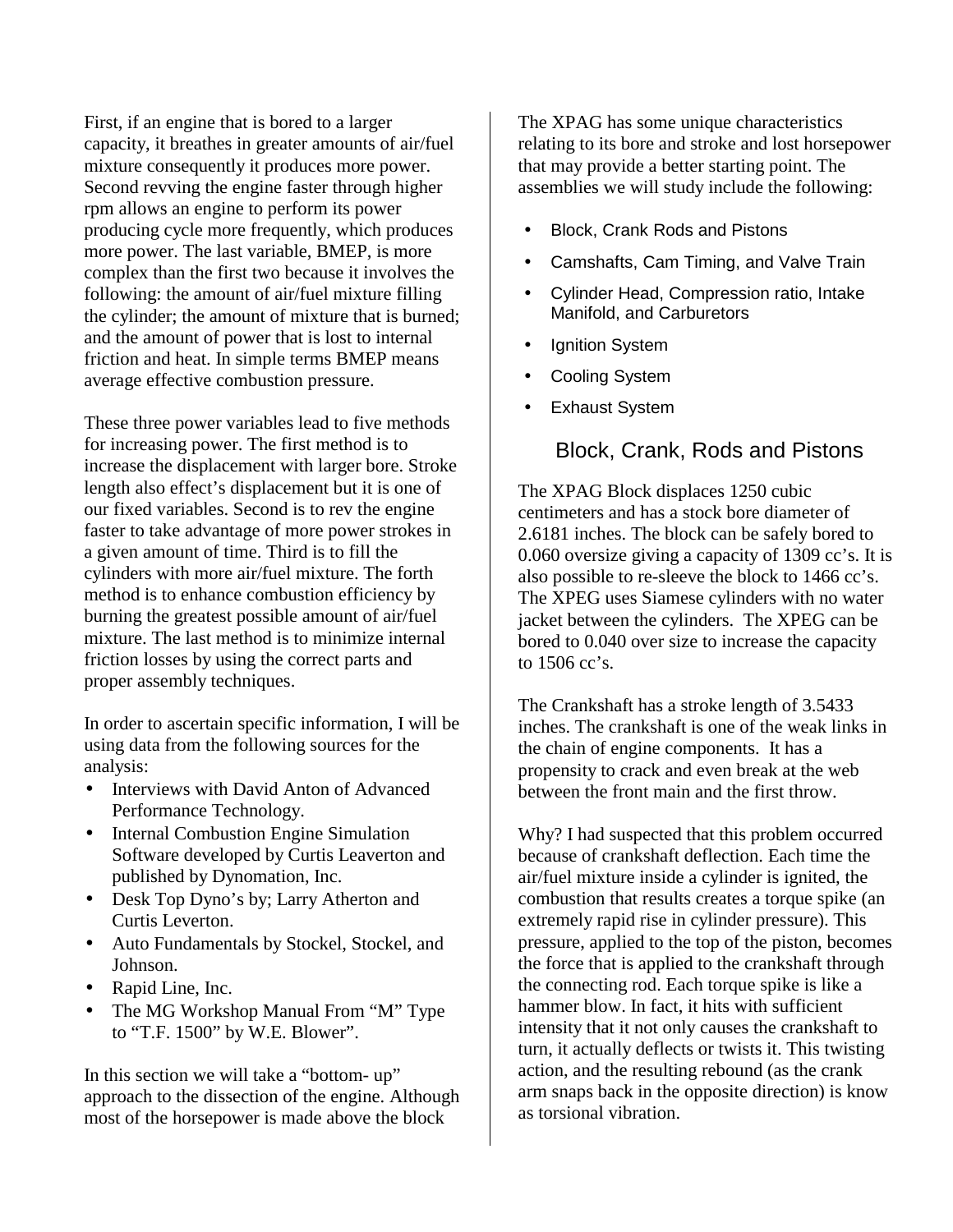The crankshaft will always encounter a characteristic known as the natural frequency of vibration at the same rpm. To get a good picture of natural frequency, imagine a bell. When struck, it makes a particular sound because its mass vibrates at a particular frequency; if material is added or removed the bell's sound is altered because the change in mass causes it to vibrate at a different frequency.

A crankshaft isn't much different. Strike one with a hammer, and you'll hear it ring. Add or remove material, and it will make a different sound because it's ringing at a different frequency. Inside an engine the torque spikes transfer through the connecting rods, like the hammer striking the bell, causing the crankshaft to vibrate. At a particular rpm the frequency of the torque spike comes into phase with the natural frequency of the crankshaft, thereby creating a harmonic torsional vibration. (A harmonic is a vibration that occurs at a half or whole multiple of the original frequency).

Harmonic vibrations are especially destructive because they "excite" the natural frequency so each torque spike causes the crankshaft to vibrate with ever increasing severity and for a longer period of time. While discussing this mater with Pete Thelander, he told me that he had, in the past, seen a graph of the XPAG crankshaft that showed a peak at the  $5<sup>th</sup>$  harmonic torque spike at 4700 rpm. His recommendation is to move quickly through this range as the engine is revved up or down. This is definitely not the rpm to cruse at.

How can we fix this problem? The XPAG crankshaft does not use a harmonic damper. For all practical purposes, it probably doesn't need one. I have been corresponding with Vibratech, located in Alden, New York, to see if a current production harmonic damper could be modified to fit the XPAG. Vibratech also provided me with the information used to write this section of the article.

If you are rebuilding your XPAG the crankshaft should be Magnafluxed to locate any cracks. If

the crank passes this inspection, then a process known as ion nitriding can strengthen it.

If your crank is cracked, the going price from Moss Motors, for a forged crank in 4340 Chromemoly steel goes for a cool \$1,795!

The crankshaft stroke of 3.5433 inches, and the connecting rod length of 7.0078 inches, center to center, forms the foundation of the XPAG engine design. These two design elements effect every component in the engine.

But what does this really mean? There are two equations that are often used to compare and describe the engine characteristics. The first is the Bore-to-Stroke Ratio. The second is the Connecting Rod-Stroke Ratio, also referred to as the "Rod Ratio".

An engine is sometimes referred to as being under-square, square or over-square. To determine the engines Bore-to-Stroke Ratio, the bore is divided by the stroke. The XPAG bore to stroke ratio is 0.739:1. I have also seen the equation expressed as stroke divided by the bore, which gives a ratio of 1:1.353. I will use this method to describe the Connecting Rod-Stroke Ratio since it is commonly used.

An engine whose bore and stroke are the same would be considered "Square" For example, An MGB 1800 bored .040 inch over, would have a bore of 3.2 inches. The stroke is 3.5 inches. The Bore-to-Stroke Ratio of 1:1.09 is very close to being "square". On the other hand the XPAG has a Bore-to-Stroke Ratio of 1:1.35. This engine would be considered under-square, and very much a long stroke unit. A British Leyland A Series engine for the Mini Cooper 1071S has a Bore-to-Stroke Ratio of 1:0.967 is considered over-square.

Under-square engines generally run at lower rpm and generate maximum torque at lower rpm than over-square engines. On the on the other hand, over-square engines have a larger bore than stroke and typically generate maximum torque at a higher rpm level.